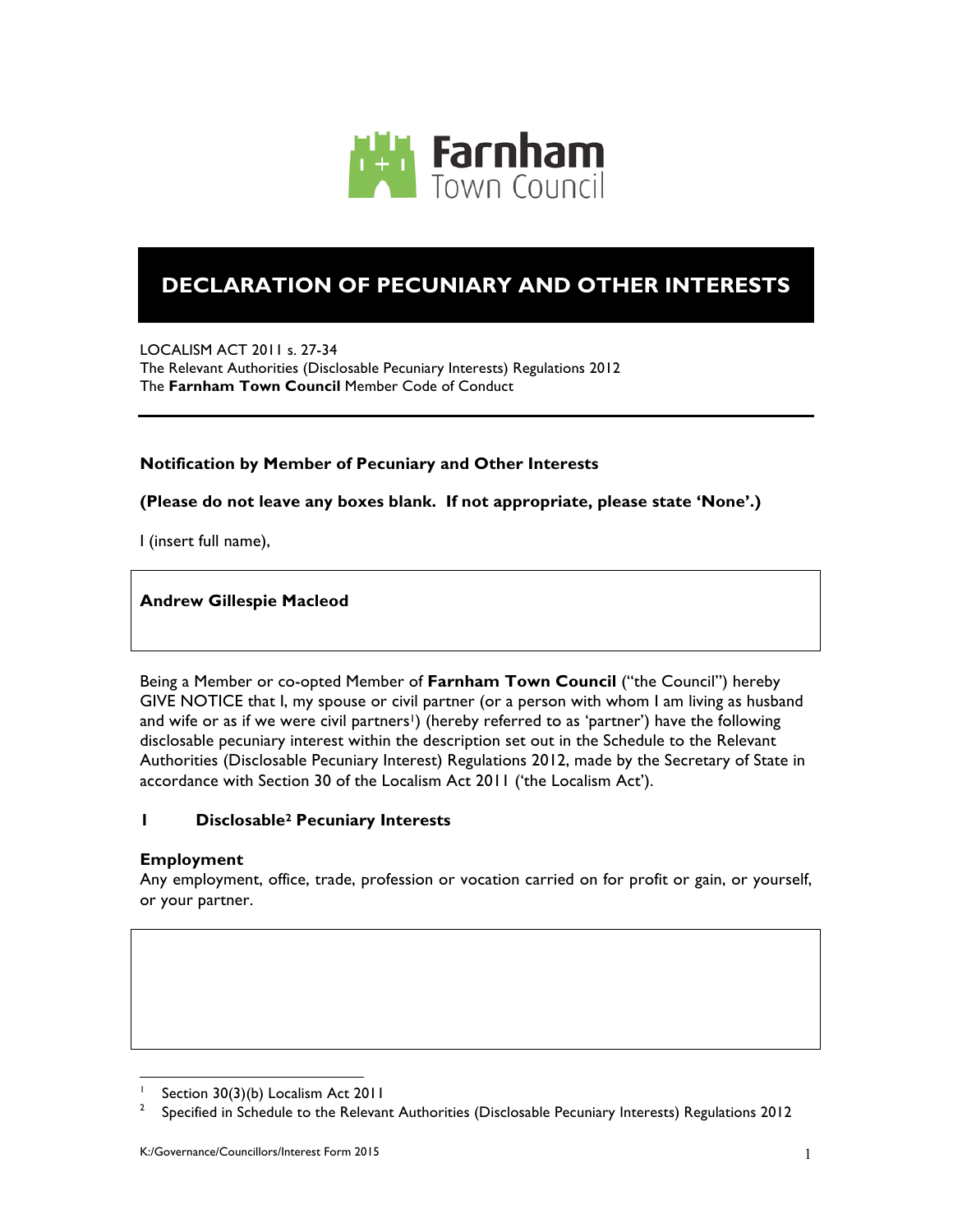# **Contracts**

Any contract which is made between me or my spouse/partner (or a body in which that person has a beneficial interest) and the Council

- (a) under which goods or services are to be provided or works are to be executed; and
- (b) which has not been fully discharged.

# **Sponsorship**

Any payment or provision of any other financial benefit (other than from the Town Council) made or provided to yourself, or your partner, within the period of 12 months ending on the date of this notification, in respect of any expenses incurred by me in carrying out duties as a member, or towards my election expenses.

This also includes payment or financial benefit from a trade union within the meaning of Trade Union and Labour Relations (Consolidation) Act 1992, Section 52.

# **£110 Election Expenses**

#### **Land**

Any beneficial interest in land (e.g. my home) which is within the Town Council's area of yourself, or your partner.

This includes land which you, or your partner, own, lease, have the benefit of an options over, or have other rights in or over such as an easement or other burden or interest which carried the right to occupy land or receive income, or upon which you have a mortgage.

**11A Menin Way Farnham Surrey GU9 8DY**

#### **Licences**

Any licence (alone or jointly with others) to occupy land in the Town Council's area for a month or longer.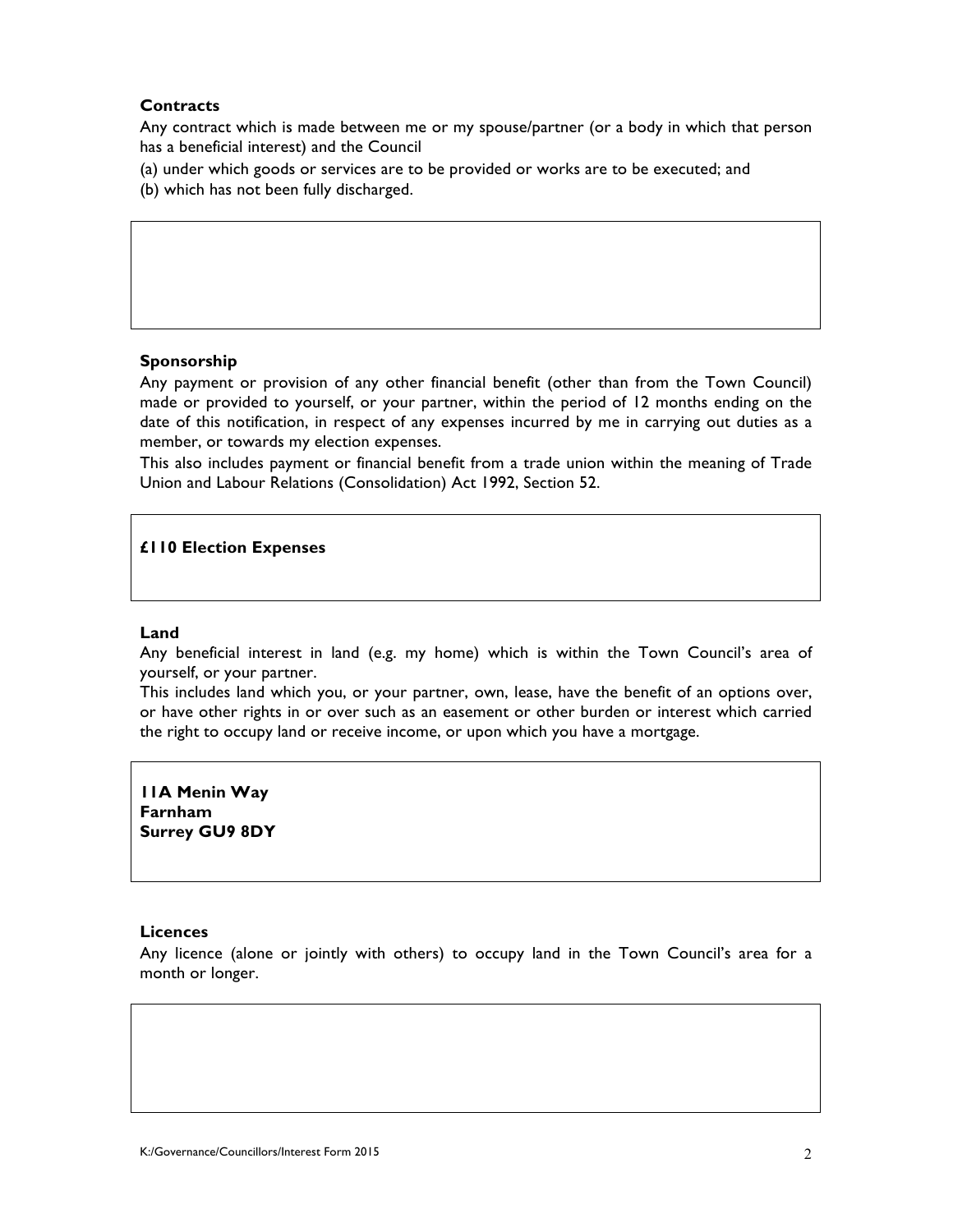# **Corporate Tenancies**

Any tenancy where (to my knowledge) –

- (a) the landlord is the Town Council; and
- (b) the tenant is a body in which I or my spouse/partner has a beneficial interest.

# **Securities**

Any beneficial interest in securities of a body where—

- (a) that body (to my knowledge) has a place of business or land in the Town Council's area; and
- (b) either
	- (i) the total nominal value of the securities exceeds  $£25,000$  or one hundredth of the total issued share capital of that body; or
	- (ii) if the share capital of that body is of more than one class, the total nominal value of the shares of any one class in which I or my spouse/partner has a beneficial interest exceeds one hundredth of the total issued share capital of that class.

*(Securities means shares, debentures, debenture stock, loan stock, bonds, units of a collective investment scheme within the meaning of the Financial Services and Markets Act 2000, Section 8, and other securities of any description, other than money deposited with a building society.)*

# **Hewlett Packard**

# I GIVE FURTHER NOTICE that I have the following

# **2 Other Interests3**

Non-pecuniary interests that arise from my membership of or my occupation of a position of general control or management in the following bodies

# **Bodies to which I have been appointed or nominated by the Council**

l

*<sup>3</sup> Specified by section 5.4 of the Farnham Town Council Member Code of Conduct*